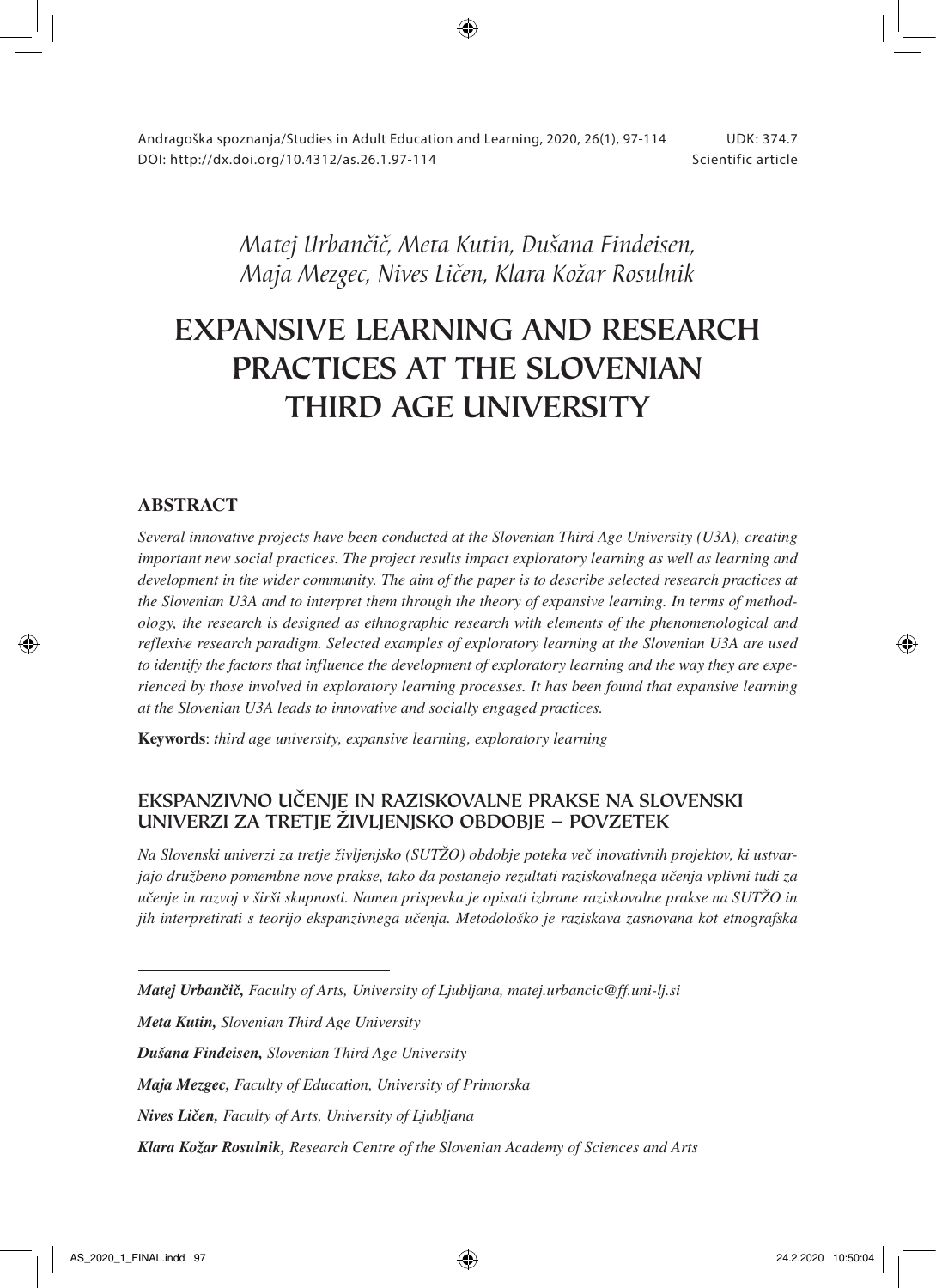*raziskava z elementi fenomenološke in refleksivne raziskovalne paradigme. Ob izbranih primerih raziskovalnega učenja na SUTŽO avtorji opredelijo vplivne dejavnike za razvoj raziskovalnega učenja in doživljanje le-teh pri udeleženih v procesih raziskovalnega učenja. Ugotovitve kažejo, da ekspanzivno učenje na SUTŽO poteka kot inovativna in družbeno angažirana praksa.*

Ključne besede: *univerza za tretje življenjsko obdobje, ekspanzivno učenje, raziskovalno učenje*

#### INTRODUCTION

The interest in learning as a form of participation in practice with the aim of innovating practice is far from new as it was explored by various researchers in the previous century, such as Bateson (1972), Argyris and Schön (1974), Lave and Wenger (1991). The innovative learning model was developed by Visser (2007) and Engeström (Engeström, Rantavuori & Kerosuo, 2013). The latter designed the expansive learning model. Further insight into the connections of learning and doing has been provided by the research conducted by Tynjälä et al., who developed a model of integrative pedagogy (Tynjälä & Gijbels, 2012; Tynjälä, Virtanen, Klemola, Kostiainen, & Rasku-Puttonen, 2016). Ingold (2018) argues that learning by doing is always innovative; even if it imitates another activity, it includes improvisation. There are a number of different connections between innovation, practice and learning.

The research presented in this paper is focused on how development projects, doing and learning are connected in the context of older adult education at the Slovenian Third Age University (U3A). Exploratory learning emerges in a variety of settings, and the development of long-lived society has resulted in the need to generate innovative responses to the new needs of the older adults (Wacker & Roberto, 2019; Findeisen & Ličen, 2017; Krajnc, 2012).The theory of expansive learning has been chosen as the framework for reflection on exploratory learning.

#### EXPANSIVE LEARNING

The rapid increase in information, changes and uncertainty has resulted in learning becoming an increasingly unavoidable component of any doing. The abilities to acquire, design, create and use knowledge are recognised as a major asset of various organisations (Doutor & Guimarães, 2019), including those involving older adults. Various studies are focused on the research into learning at individual and organisation levels (Zhu & Bargiela-Chiapini, 2013; Marsick & Watkins, 2016; Paine, 2019); they include explicit and tacit knowledge, informal and incidental learning, and also encourage the development of models for different types of learning (e.g. innovative, narrative, experiential, transformative).The complexity of modern practices has influenced the development of new theoretical models for research into learning. In the 1980s, Engeström began developing the theory of expansive learning, which emphasises learning as innovating practice and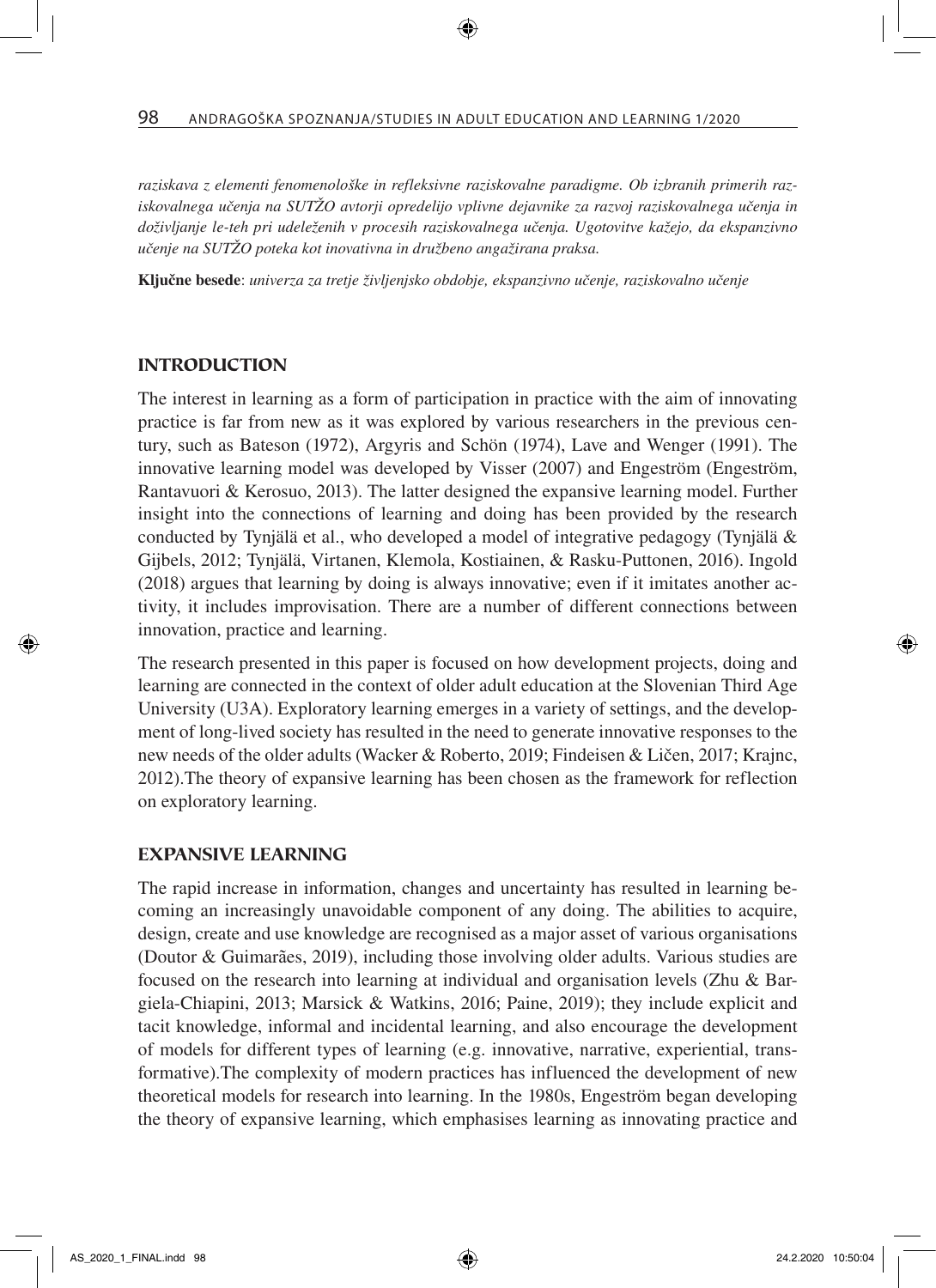is characteristic of the social and historical circumstances surrounding a period of rapid change (Engeström, Rantavuori, & Kerosuo, 2013). According to this model, innovative learning by doing depends on the sociocultural environment and the individuals' agency (Hall, Murphy, & Soler, 2008; Engeström et al. 2013, Tynjälä et al., 2016).

The theory of expansive learning is related to the model of situated learning (McLellan, 1996; Suchman, 2003). This type of learning combines situated knowledge with everyday practices or situated actions. Learning that is placed within a cultural context occurs during participation in cultural practices and has its own "agenda", which differs from the teaching curriculum as it mostly involves informal learning. The basic framework is the concept of professional agency (Eteläpelto, Vähäsantanen, Hökkä, & Paloniemi, 2013). Informal learning in the workplace (or wherever a subject is active) is also linked to the subject's creativity. Professional agency has mostly positive connotations for creativity and motivation, as well as a sense of satisfaction/happiness (Welzel & Inglehart, 2010, in Eteläpelto et al., 2013).

Situated learning can be interpreted with different theories, the research presented here, however, uses the theory of expansive learning as the research focus is on innovative changing of practice. Expansive learning (Engeström, 2018) combines the cultural-historical model by Vygotsky with Bateson's systemic approach. Agency means an active attitude to reality. Humans are actors embedded in a sociocultural environment. Learning and doing are part of the sociocultural context and cannot be separated from situations. Learning and learning outcomes are not independent of the situations in which they occur, and the connection of an actor with a situation results in the production of knowledge, i.e. situated knowledge. Knowledge that is generated is a product of activity, experience, the active self and memory, as well as culture, and the historicity of an individual's biography in which the knowledge is developed and used is thus also important. Learning, as understood in this particular research, is defined as an embedded process determined by the sociocultural space, a local environment with its cultural and natural factors.

Expansive learning produces new social forms, i.e. those that do not yet exist at the beginning of an activity. The theory of expansive learning is based on the cultural-historical activity theory and implies a research methodology that allows the exploration of activity systems.1 The activity system is presented in a triangular structure including various elements. On one side of the triangle is the subject (who learns); the subject works ona selected object (substances, items, practices, individuals, groups). The subject's activity directed at the object takes places by means of cultural artefacts (tools, signs) and according to community rules. The results include professional growth, changed practices, changed ways of thinking, empowerment of groups, etc.

The theory of expansive learning is associated with a specific action research model – the DWR strategy (developmental work research).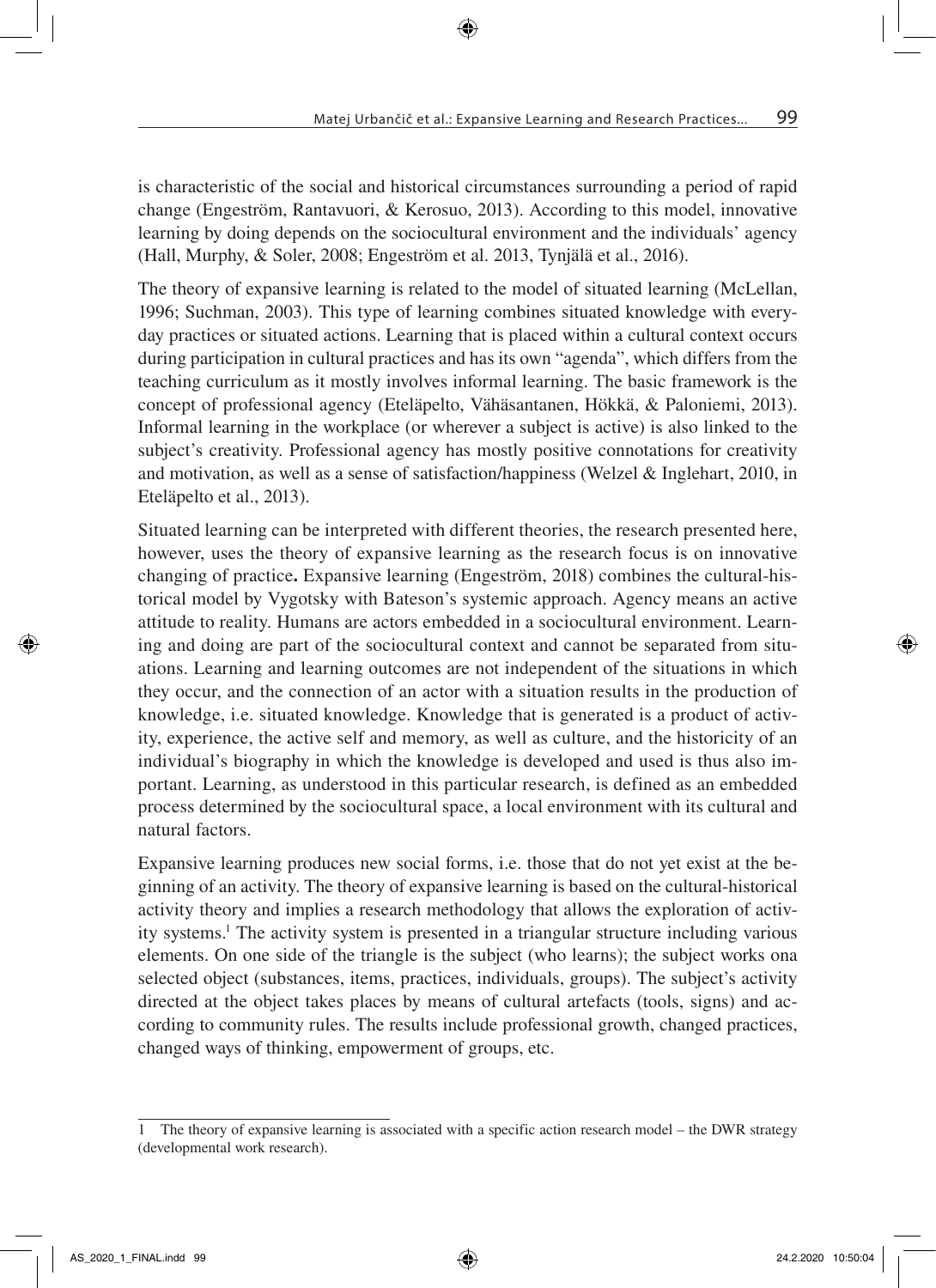



Source: Engeström, 2018, p. 48.

Rules include those governing mutual learning, the language of communication, the role of ICTs, the sequence of events, cooperation and the ethics of dialogue, specific relationships; they also include systems of norms and beliefs. The community represents other participants (in addition to the subject), researchers, learning groups, the organisation, social groups. In this model, the roles of the learner and the teacher are not separate. According to this model, the division of labour is such that all the participants are knowledge producers. Everyone occupies the role of knowledge receivers and knowledge producers, so strategies such as peer learning, mentoring and the like are used at the implementation level.

Engeström (Engeström, Rantavuori, & Kerosuo, 2013, p. 85; Engeström, 2018, p. 63) defined the process of expansive learning through the following seven activities: (1) the first stage is the questioning of the existing practice, (2) this is followed by an analysis of the situation in which transformations of mental and practical patterns occur in order to identify the mechanisms of doing that they aim to change, (3) modelling the new solution, and (4) examining the new model, followed by (5) implementing the model, (6) reflecting on the process and evaluation. (7) The final stage is the consolidation of outcomes into a new practice (a stable form of practice). All the stages are connected in the cycle of expansive learning,<sup>2</sup> so they do not necessarily take place in the above sequence.

Unpredictable problems imply learning that is not repetition of the known, previously acquired knowledge, nor is it reproduction of culture through the transmission of patterns and meanings – it is also creation of new cultural and social practices by transforming the existing ones or by introducing innovations, which is emphasised by the theory of expansive learning. Creativity at work is based on an adult actor's ability to perceive problems and to be able to analyse, deconstruct, and change (or surpass) established practices (routines). The definition of innovative learning in an organisation is based on Engeström (1999, p. 377), who states the following: "Innovative organisational learning

<sup>2</sup> The cycle of expansive learning and developmental work research (DWR) are similar to the stages of design thinking and design-based research (DBR), both of which are about finding and creating new practices.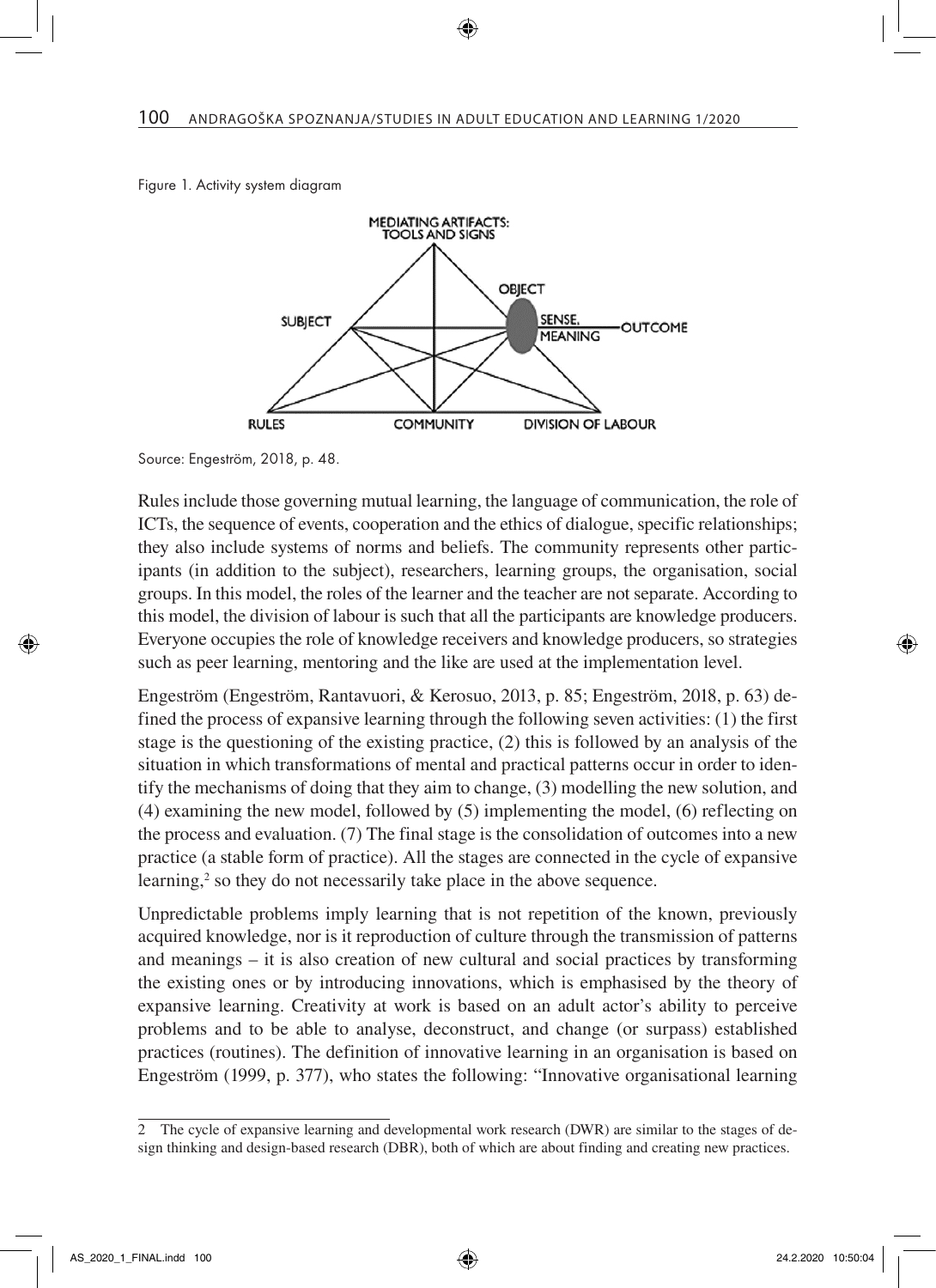is collaborative learning in work organisations that produces new solutions, procedures, or systemic transformations in organisational practices."

Exploratory learning occurs also as the creation of new practices at the Slovenian U3A. Much research has been undertaken into learning and training in business organisations, however, much less research has been done into innovative learning in the field of older adult education. At the Slovenian U3A, the basic study groups are study circles, some of which are involved in innovative projects. The projects are either conducted as part of a chosen study circle or independently. An example of this are international projects run by the Slovenian U3A's Research and Development Centre. The following two attributes are considered when it comes to reflection on the transfer of knowledge and the creation of new practices (new knowledge) in the local/organisational/educational environment: (a) the dynamics of knowledge and (b) the innovation of learning. These two attributes have been taken into account in the research presented in this paper, as they relate to the introduction of new practices and the changing of knowledge by supplementing quantitative growth with quality (of relationships, actions, seeking new opportunities) and fostering the flow between implicit and explicit knowledge.

## EMPIRICAL PART

The research is focused on an analysis of selected examples of exploratory learning/expansive learning in practice at the Slovenian U3A. The aim is to identify the characteristics of exploratory learning<sup>3</sup> as experienced by project participants. A further aim is to identify the factors listed by project participants as being significant for the development of exploratory learning and to identify the forms of learning and types of knowledge that emerge as part of innovative practice.

Moreover, another specific aim is to identify the characteristics of learning "under non-routine conditions", when innovations are introduced into the practices of older adult education, when routines (stable functioning of a study circle) are broken (cf. Tynjälä, 2013, p. 16) and new practices are developed. The focus is on the micro level where learning takes place in the context of an organisation, in this particular case at the Slovenian U3A. In terms of methodology, the research was thus planned in accordance with the ethnographic method (Creswell & Poth, 2017; Kirner & Mills, 2019) as it involves the so-called "emic" and participatory approach (Zhu & Bargiela-Chiapini, 2013; Giatti, 2019) – learning about phenomena through the experiences of participants involved in innovative projects.

The research plan was based on two "theoretically informed" assumptions that are grounded on the research on innovative learning in the work environment, since no similar

<sup>3</sup> The terms innovative learning and exploratory learning are used in professional literature to refer to learning that does not constitute acquiring the already known, familiar knowledge, but rather the formation of new knowledge. The term used in this paper is "exploratory learning", as this is also the term used for this type of learning at the Slovenian U3A.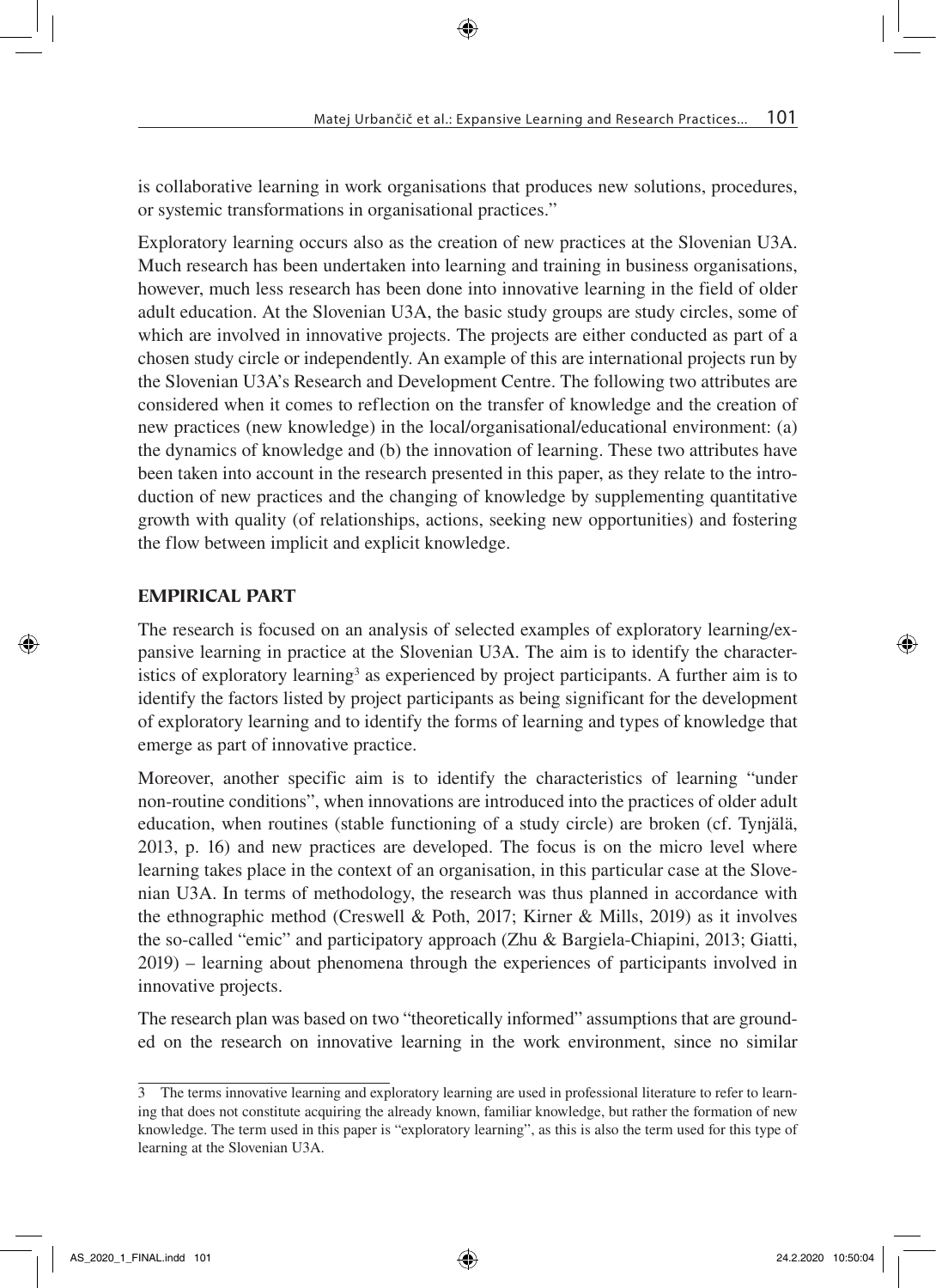research in the field of older adult education has been found. The first assumption was that a trans-organisational or trans-group connection (e.g. between a museum and the U3A as an educational organisation, between a botanical garden as a public place and institution and the third age university, between a bookstore and the Slovenian U3A, between Slovenian Third Age University and European third age universities) creates the potential for innovation (cf. Tuomi-Gröhn & Engeström, 2003; Wegener & Tanggaard, 2012; Højrup, 2012).The second assumption was that innovations occur in day-to-day activities, while practice is being innovated, and are not introduced from other research institutions.

## Research questions

The aim of the research was to find out how expansive learning takes place when a group innovates a practice, and what the participants in innovative projects feel is important for the development of expansive learning.

The primary research question was developed into the following three research questions:

- What are the characteristics of expansive learning in innovative projects at the Slovenian U3A?
- How did participants in innovative projects at the Slovenian U3A experience expansive learning based on the environment?
- According to the participating actors, what influenced expansive learning?

#### Research method

The research was planned in accordance with the principles of activity theory. According to the activity theory, the basic research method is not a conventional laboratory experiment, but a formative experiment that combines active participation with the observation of developmental changes. The research followed the principles of reflexive methodology, the phenomenological methodological paradigm (Creswell, 2007; Creswell & Poth, 2017), and ethnographic approaches (LeCompte & Schensul, 2012; Price, 2013). Situated learning as informal learning is (can be) a hidden phenomenon where only a small part can be seen from the perspective of an external researcher. Therefore, an ethnographic participant observation methodwas used – in the final stage it was supplemented with data collection by means of interviews.

The ethnographic research was aimed at gaining a broader insight into the practice. The unit of research was an active group, which was viewed as an activity system according to Engström (2018). The participants were involved in research work (McNiff, 2013; McIntosh, 2010; Keane, 2003; Price, 2013), as a result of which the research is regarded as participatory. Participatory research methods were used to produce creative spaces for research and learning (Giatti, 2019).

## Units included in research

The research included three cases of innovative practice that took place in three international projects. The cases were selected purposefully. In all three cases, a new form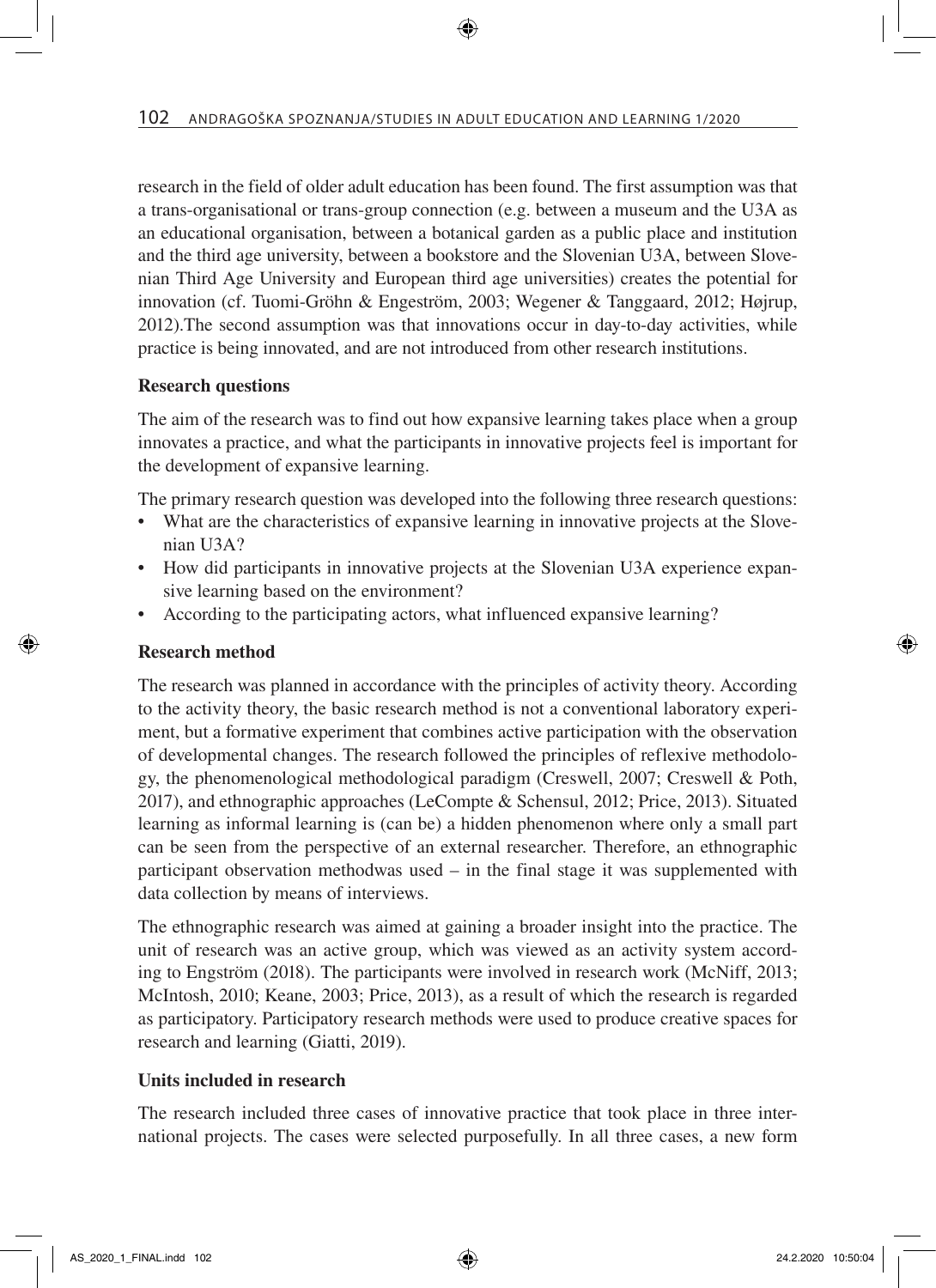of social practice emerged and was incorporated into everyday activities. A number of international and national projects have so far been set up at the Slovenian U3A, introducing new practices, and the entire older adult education system has been recognised as a social innovation.<sup>4</sup> Various innovations have been developed, such as the Festival of Knowledge and Culture in Later Life, The 11th School in Bookstore, development of strategies for using film for the purposes of active ageing and raising the awareness of stereotypes through the CinAge and RefugeesIn projects, development of a network of voluntary cultural mediators in Slovenian museums (Bračun Sova, Ličen, Findeisen, & Kramberger, 2015), a silver economy group striving for greater social justice in this economy and fighting against the stereotypes of older adults being helpless in their old age.<sup>5</sup> Of the many projects, three that are relevant to the research presented here were selected as research units (see Merriam, 1998, p. 61; Grbich, 2013, p. 18).

Data were collected in the following three projects:

- (a) Personal Town Tours (2014; www.utzo.si/en/projekti/personal-towntours/) and activities of the study circle (project leader: M. Kutin),
- (b) Promoting Third Age Education (2016–2018; www.utzo.si/en/projekti/p3ae-promoting-third-age-education/; project leader: D. Findeisen),
- (c) RefugeesIn (2016–2018; www.utzo.si/en/projekti/refugeesin/; project leader: D. Findeisen).

The Personal Town Tours project was set up on the basis of an identically-titled EU project, which involved partners from Bulgaria, Romania, France, Germany, Italy and Slovenia. The focus of the project was establishing sightseeing town routes based on the preferences of project participants.

The project partners in the project titled Promoting Third Age Education were from Lithuania, Latvia, Spain and Slovenia. The main aim of the project was to contribute to the professionalisation of the field of older adult education.

The RefugeesIn project was a continuation of the CinAge project – European Cinema for Active Ageing. The aim of the project, which included partners from Slovenia, Portugal, Germany, Ireland, Italy and Greece, was to raise awareness of the derogatory and stereotypical treatment of older adults and migrants.

## Data collection and processing

Data collection took place over different time periods between the academic years 2013/14 and 2017/18. Various data collection methods were used and the principles of newer ethnographic approaches, as described by Grbich (2013, pp. 55–69), were

<sup>4</sup> In 2011, A. Krajnc and D. Findeisen received the Social Innovation Award (SPIRIT Slovenia – Public Agency for Entrepreneurship, Internationalisation, Foreign Investments, and Technology). In 2012, the Association for Third Age Education was presented with a national education award.

<sup>5</sup> The listed projects are presented in more detail on the Slovenian U3A's website:http://www.utzo.si/en/ projects/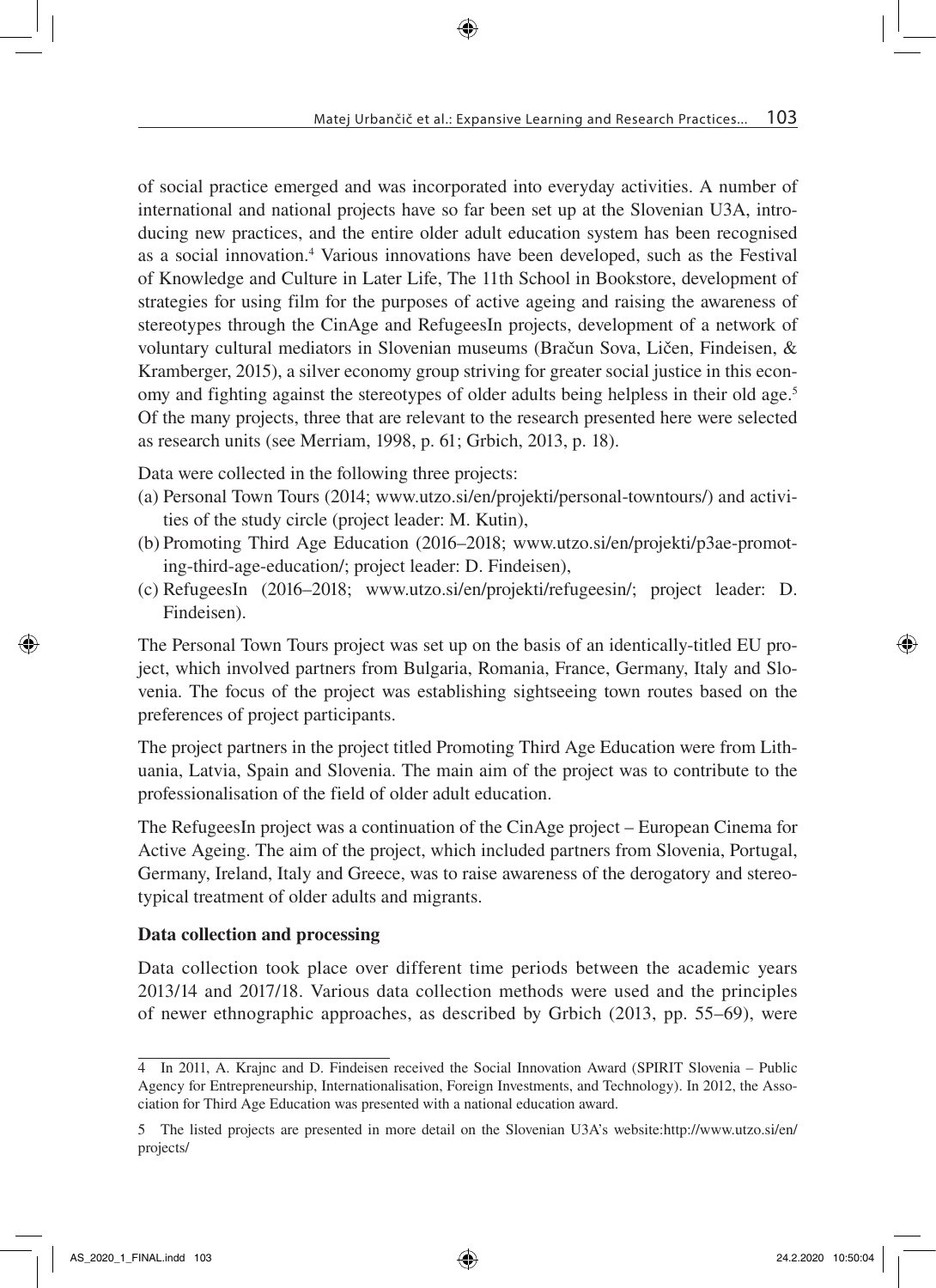followed. Participant observation, unstructured interviews and document analysis were all used – the latter is available on the website of the Slovenian U3A. The researchers participated during the course of all three projects, as well as in various product presentations (e.g. the presentation of a brochure as part of Personal Town Tours project). Ethnographic research is a creative experience and the "objects" of research are the subjects with whom a relationship is established. The epistemological position adopted in data collection followed the "surrender-and-catch" principle (Gherardi, 2012), which means that the researcher surrenders to whatever goes on and is committed in the relationship to it. The data were recorded in the form of field notes. They were processed by means of the textual analysis method and thematic sets were formed. The data were arranged according to the principles of classification (the material was categorised) using deductive and inductive approaches and taking into account the theory of expansive learning.

A preliminary thematic analysis was performed following the principles of grounded theory (Denzin & Lincoln, 2011). Although the research question design was informed by theory, the analysis was not focused on comparing empirical data with established theories (or definitions), as there are very few such theories when it comes to the field of older adult education. The coding was open and was done by attaching concepts (codes) for each individual activity in the field notes.

In addition to observation, two in-depth interviews were conducted in 2018. The two interviewees were selected purposefully – they both have more than ten years of experience working with older adults, they are both highly educated in the field of social sciences and humanities, they both work as mentors of study circles at the Slovenian U3A and they were both involved in the selected research and development projects. One of the two interviewees was involved in all three projects and the other in one of them.

#### FINDINGS

The findings are presented based on the developed research questions and topics. The description of the phenomena is accompanied by verbatim notes taken during the fieldwork and the interviews – the notes are marked using indentations and are italicised. The following three topics, which follow the research questions, have been formed on the basis of empirical data: characteristics of expansive learning, experience of expansive learning, influences on expansive learning.

#### CHARACTERISTICS OF EXPANSIVE LEARNING

In this part, the answer to the first research question is provided: What are the characteristics of expansive learning in innovative projects at the Slovenian U3A?

The first set of answers reveals that the cycle of expansive learning emerged in all three projects, that different forms of learning have been developed, that different learning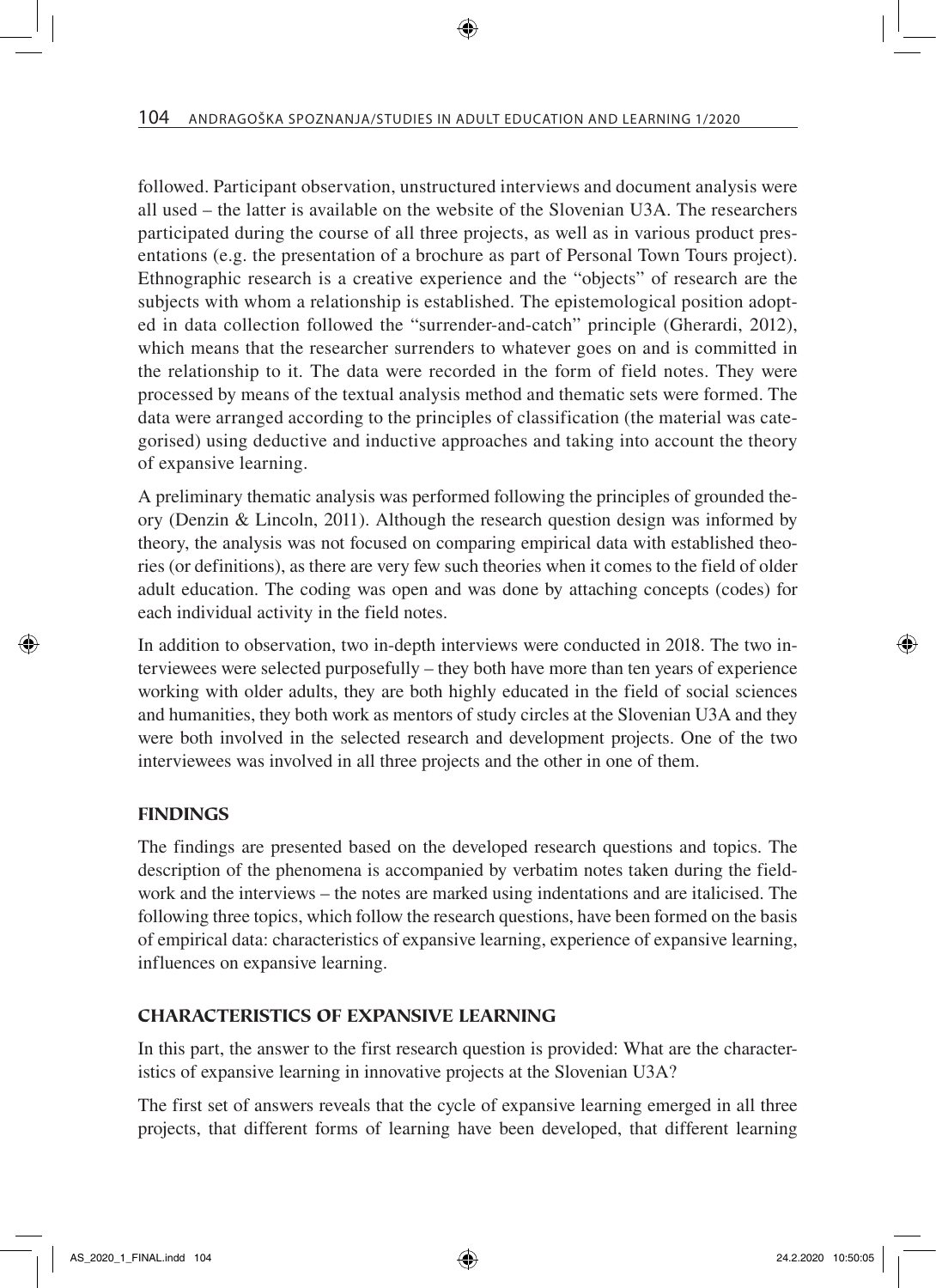strategies have been used and that different types of knowledge have been produced. The answer to the first question is provided through the following three sub-topics:

(a) expansive learning as part of innovation,

(b) forms of learning,

(c) types of knowledge and wisdom.

#### Expansive learning as part of innovation

The basic assumption was that trans-organisational or trans-group networking creates the potential for innovations (Wegener & Tanggaard, 2012; Højrup, 2012). When it comes to the Slovenian U3A, the observations and interviews suggest that this is partly true since most of the innovations originate from the Slovenian U3A.

> The fact that we want to adapt to other institutions, i.e. to the way they work, makes us take steps towards them. However, other institutions don't necessarily – in fact, usually this is not the case – take any steps in our direction. When we work together, however, this does bring about some change. Usually innovations come entirely from our side. There is a bit more collaboration when it comes to international projects where we conceive and plan the project together, but then again, only some of the project partners – one or two of them – are actively involved. Many of our innovations are developed by the process of analogy, by modifying the existing practice and taking into account the given frameworks. For instance, by recognising a certain need, through calls for tenders, the questions we receive, the need to change whatever already exists, and, most of all, by reading various studies and daily newspapers, by watching foreign TV programmes, on the basis of identified and anticipated social problems, such as migrants even before they made it over here, or a higher retirement age and social exclusion of older adults. Learning from real, actual problems leads to innovative learning. [Interview 1]

Expansive learning is not only related to new technology, on which research is generally most often focused (Hackel & Klebl, 2014), and is also present at the Slovenian U3A. Professionals working in fields where relationships and communication play an important role, such as in older adult education, are confronted with the stories of people that are part of the paradoxes of insecurity in the modern world and their work must respond to people's needs rather than merely following a specific educational programme (curriculum). Innovations are developed at different levels of older adult education (in groups, at the level of the entire organisation), as well as through the impacts on the wider cultural environment.

Expansive learning comes from a certain deficit, a lack of something or the urge to innovate. The first of the challenges is presented when facing problems that have arisen as a result of established routine practices no longer being suitable. Mentors need to develop new professional expertise, emotional abilities and professional practice that allow them to find new knowledge that will respond to a perceived problem.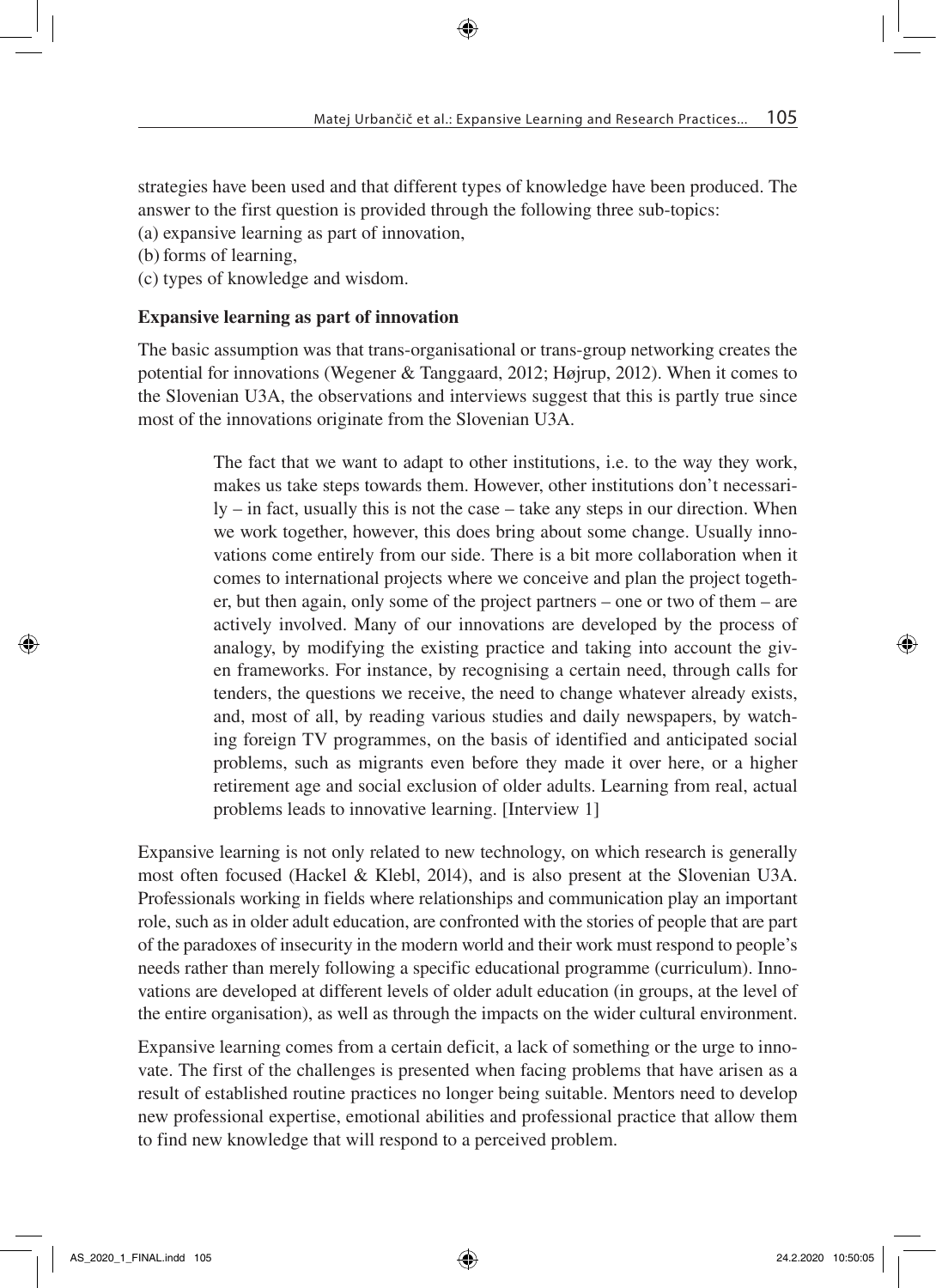The second challenge is posed by the need to bring innovations into practice as leaders explore how to develop new programmes. Older adult education is a new activity and can thus not merely respond to explicitly expressed needs, as these needs do not yet exist in the environment in the first place; rather, it needs to use professional knowledge to identify opportunities for proximal development (see Engeström & Sannino, 2010) and develop innovative practices accordingly. The learning that occurs in these situations is still part of experience and doing, and is based on agency. However, it is not driven by a deficit – rather it is part of innovation. All three projects were based on a research relationship to the phenomena (the town as experienced by older adults, migrations, older adult education). None of the three cases involved "urgent deficit-related problems"; they were about introducing innovations aimed at developing new models and not at solving a particular problem.

## Forms of learning

Unintentional and informal learning took place as an accompanying part of doing. In older adult students, informal learning was not recognised until after the projects had already been completed, and some processes were recognised as learning retrospectively through reflection on the processes. Intentional learning also occurred, specifically in the form of the following strategies:

- (a) Self-guided learning by means of various printed resources (books) and watching TV shows, self-guided learning through a self-analysis of one's experiences (talking to oneself, reflecting on experiences, talking about experiences with friends), browsing the internet, asking in forums (they spent a lot of time searching for similar cases online, which indicates a high level of motivation for learning/the project);
- (b) peer mentoring by means of talking to others and emailing them about the project content (e.g. they called their colleagues to ask them about the problems they are facing in the projects);
- (c) trial and error: trial-and-error learning was not learning in the sense of "training", but rather double-loop learning or deutero learning, where an individual learns the rules and then modifies them, which is a common type of organisational learning (see Leicher, 2013; Findeisen, 2013).

The identified forms of learning are classified as informal and non-formal forms of learning, which has been confirmed by other studies in the field of workplace learning (e.g. Tynjälä, 2013; Engeström, 2013). One of the forms of learning was cooperative learning, where the entire project team acted as a learning group. Another identified learning strategy were study tours as part of which the groups met up with other international groups.

## Types of knowledge

Expansive learning develops different types of knowledge and connects all types of knowledge, which leads to new ideas and practices. The concept of knowledge includes four integrated components (Tynjälä & Gijbels, 2012; Findeisen & Ličen, 2017), all of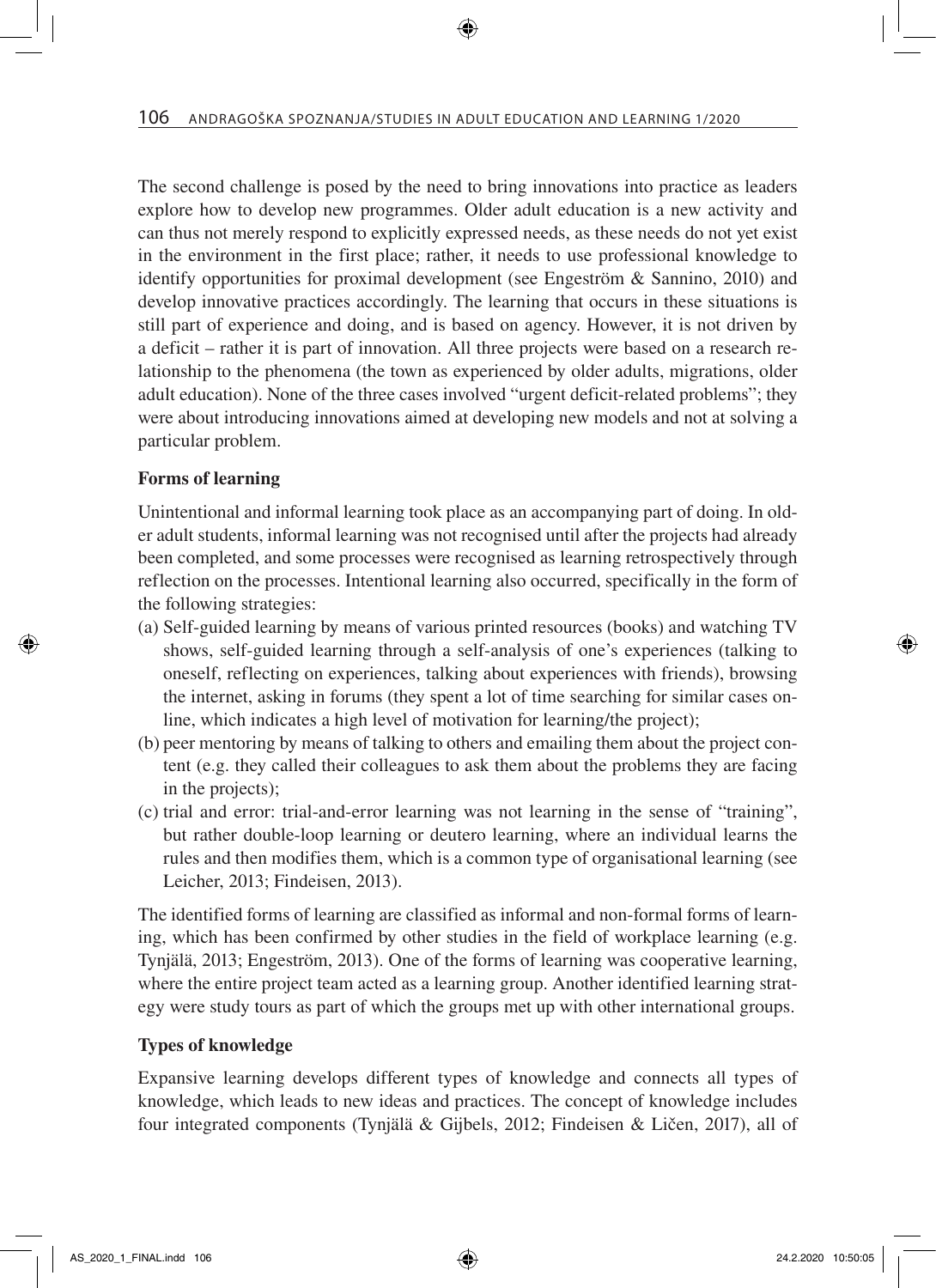which were developed in the projects that were the subject of observation: conceptual knowledge, practical and experiential knowledge, self-regulative knowledge and sociocultural knowledge. The one characteristic that stands out in older adults' projects is wisdom. Older adults are not "information junkies", as pointed out by Moody as early as 1986 (Moody, 1986, p. 135), but rather they develop intertwined systems of knowledge, which are best referred to as wisdom. Wisdom is understood as a balanced system of different forms of knowledge: narrative, intuitive, experiential, conceptual, rational and sociocultural. In innovative projects, a complex of cognitive, reflexive and affective elements is developed. Ardelt refers to it as wisdom (Ardelt & Jacobs, 2008), which leads to conscious ageing and positive ageing, both of which promote expansive learning at a subjective level as a process of reinventing oneself.

The way different types of knowledge are intertwined is indicated by the field notes below.

The first meeting with the future project participants took place a week before leaving for Venice and the Università della Terza Età Mestre, an institution that has a few characteristics in common with Slovenian Third Age University. The responses of future participants were easy to predict as they reflected the rather common *fears* of Slovenians. "I won't be able to do it, foreigners are better than us," was the unspoken underlying thought. D. F. encouraged them: "Tell me at least one 'foreigners' trait that would make them better than you." The responses were *emotional* and unreasonable. It mattered that the co-founder of the Slovenian U3A was present at this meeting. Her age, experience and position reassured them to some extent, so they stopped asking so many questions about what they would be doing, how they would work, what the language of communication would be, and they stopped hesitating. *It was, however, not possible to provide detailed and comprehensive answers*, as they concerned *exploratory learning*, which always involves a number of unknowns. The university representative told them that she was not surprised, as she had expected these sort of responses. In the end she added jokingly, "You know how to do it and you'll be the best as usual. We, Slovenians, are always the best among foreigners ..." [Field Notes 2017; emphasised by the authors]

For a long time, *they couldn't understand that they wouldn't attend any lectures*, that they would combine their new knowledge with the previously acquired disciplinary knowledge, that they would construct it together as new knowledge. They expected that they would be able to remain knowledge recipients, the sort of recipients that add some of their experiential insights for illustration purposes from time to time, offering them to their mentor and fellow students. [Interview 1, emphasised by the authors]

The knowledge produced in innovative projects impacts the environment, as well as the personal attitude to one's own ageing and personal biography. Understanding knowledge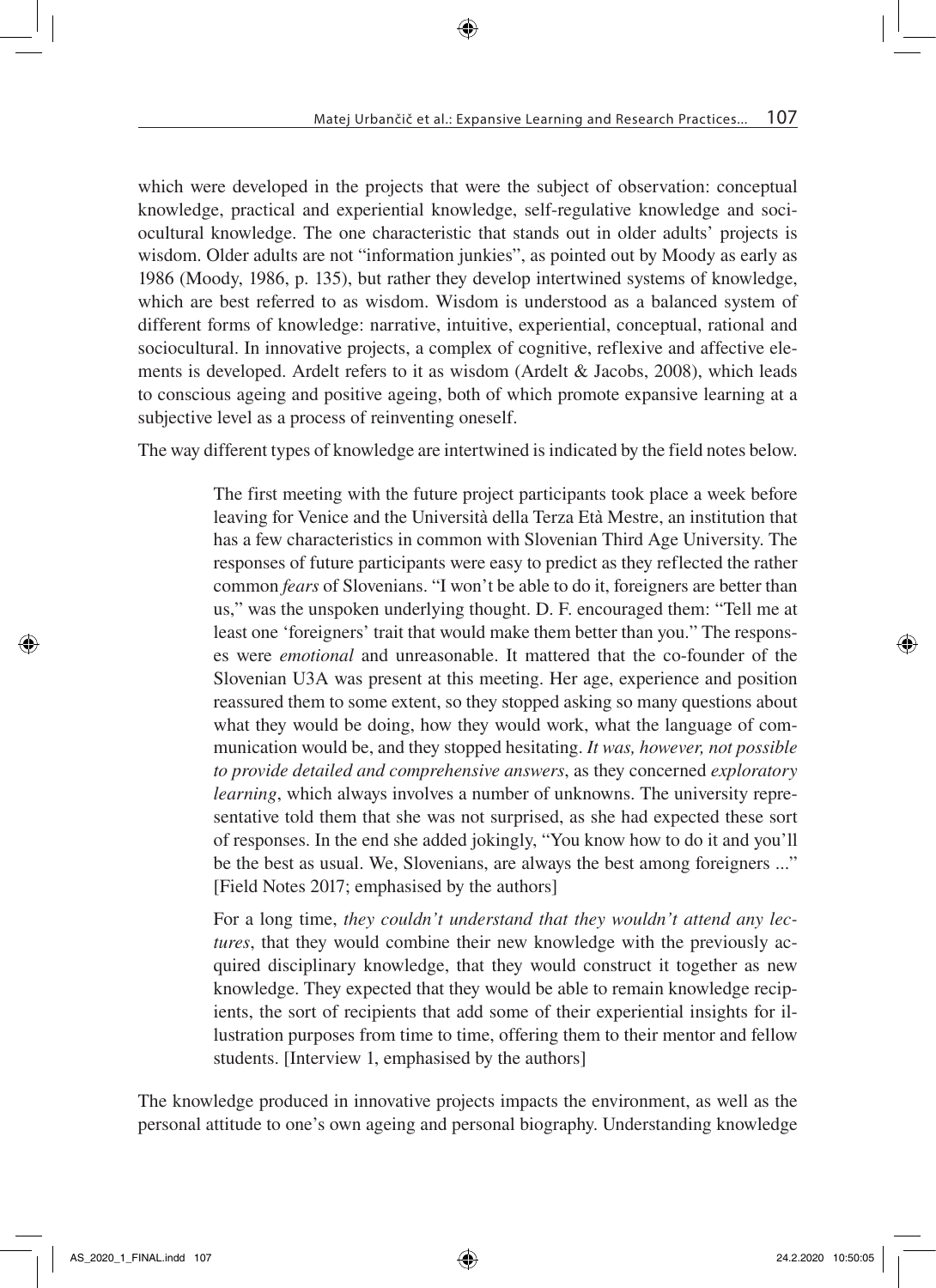is important for every project. If, for instance, cultural heritage is preserved/understood not only through scientific approaches, but also through memories (the bearers of experience), volunteers working as tourist guides can serve as a new means for generations to meet. If the creation of town tours is viewed as a creation of an environment of existence, cultural mediators and narrative knowledge gain in importance. If a town is interpreted not only through formal professional records (urbanism, architecture, demography, etc.), but is understood as whatever one feels in it, an innovative project may be different than if it is created only on the basis of scientific (conceptual, theoretical) knowledge.

## EXPERIENCE OF EXPANSIVE LEARNING

This part provides the answer to the second research question: How did the participants in the innovative projects at the Slovenian U3A experience expansive learning based on the environment?

The answer was formulated using the following subtopics: satisfaction, commitment/ belonging.

Satisfaction with innovative learning was observed in all the cases, which was confirmed by the two interviewees. A similar observation was made by Eteläpelto et al. (2013), who noted that work satisfaction develops during innovative projects.

> During its journey, the group experiences some wonderful moments when, after a period of searching, the results of its work gain recognition by outsiders: public appearances, participation in a conference, an invitation to make a public appearance in a foreign environment, preparation of a guide book and an exhibition, journalists' interest, newspaper articles about them, radio broadcasts, invitations to new projects. Appraisal by the public plays an important role in the process of knowledge acquisition. The public and the individuals they meet ensure that the knowledge is spread and enhanced, that there is even more exploratory learning. Both 'researchers' and other individuals in the environment get excited about it. [Interview 1]

Older adult students described learning as "an internal force that is part of every human being" and said that learning was intertwined with personal biographies. New knowledge became part of their lives. The second interviewee made similar observations.

> "Learning cannot be separated from life, they go hand in hand," they [students] said. The same thing is clear from the large amount of emails, text messages, and repetitions of the tour route. A student sent an email to the other students in her group, saying, "I'm now testing our research topic on café life in practice. And I'm sending you a photo." Another student wrote the following: "I did a bit of tidying up and decluttering around the house and found some books on the topic I know you'd be interested in. I have them in my car if you'd like them."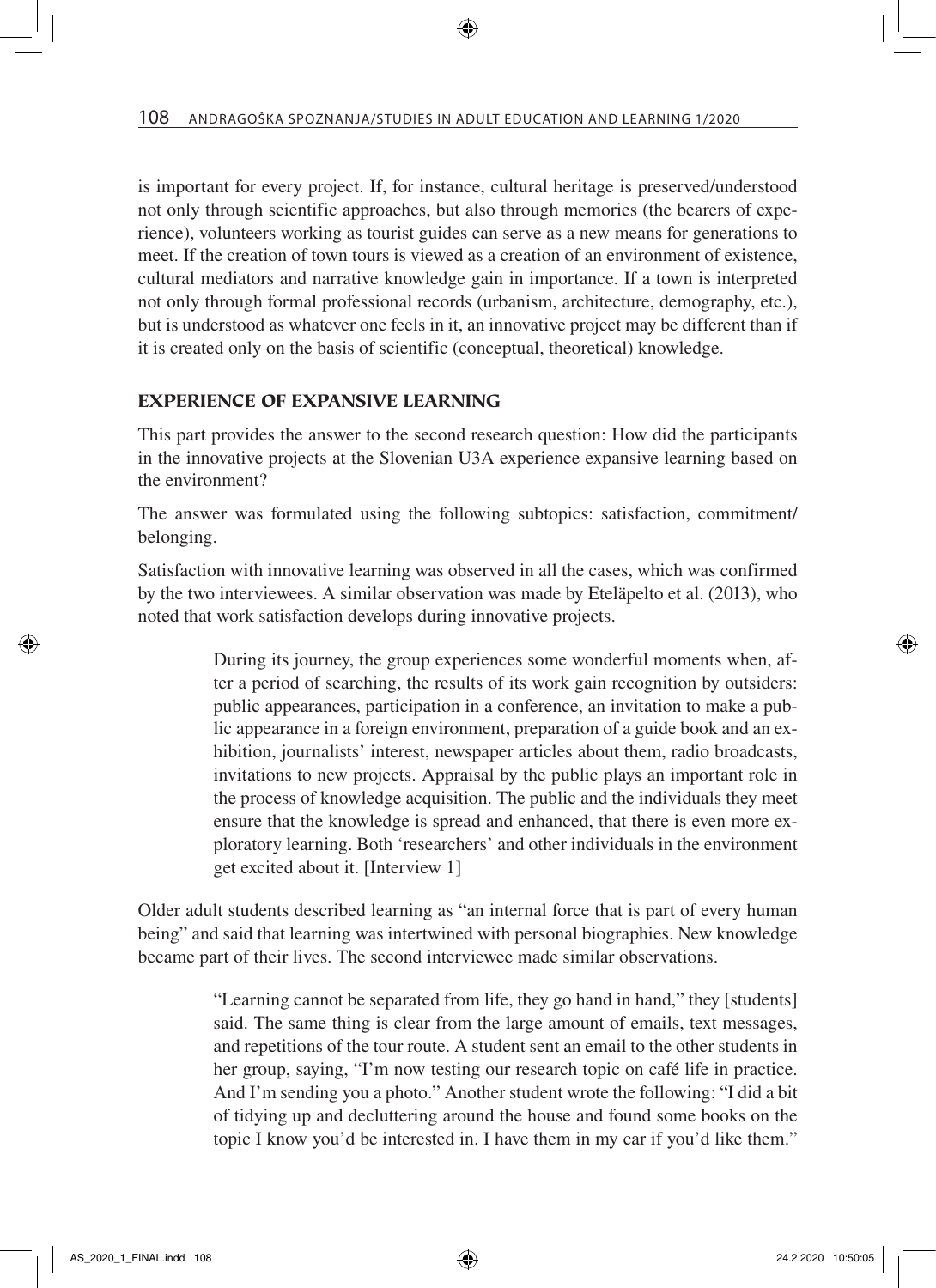And a third student said, "I'll try to make arrangements for the project results to be displayed at our local library. I'd like others to see what we have seen." [Interview 2]

They emphasised the development of their own identity (sense of self, self-image and sense of belonging to the community), which points to the importance of self-regulatory knowledge formed through the experience of innovative practice.

> The knowledge we gain in projects is primarily for the sake of innovation, for a project. But at the same time this makes me feel better, I feel I'm doing well, said M. P. [Field Notes 2018]

In projects carried out at the Slovenian U3A, the groups that were introducing innovations were independent and "posed no threat" to anyone, unlike in the work environment, where some colleagues may be forced to break out of established routines or rigid practices when an innovation is introduced. Innovative projects have been well received both at the Slovenian U3A and in the milieu, which gave the students satisfaction. Individuals or small groups that have innovative ideas and articulate many ideas for change are often not well received in their (work) environment. Højrup (2012), Toumi-Gröhn and Engeström (2003) propose organising learning teams as part of which learning can take place. These teams provide psychological security/trust, share a common field of experience, create new knowledge, and then test it. An example of such teams are research study circles at the Slovenian U3A

It can be concluded that innovation must be regarded as interaction. It depends on mutual relationships and the culture within an organisation. Innovations are a form of participation in which older adult students take the initiative to develop change, so it is important for them to feel that they can act on their own initiative. In the development of innovative projects, the affective element ("a good feeling") has been provided in a number of ways. Innovative projects were well received by the media (radio broadcasts, newspaper articles). The Slovenian U3A follows the principle that all activities, in particular innovative activities taking place in a field with less social power (such as older adult education), should also be promoted in the media. Expansive learning is part of the cultural environment, and it is therefore desirable, according to the theory of learning used, that a wider public is informed about the innovations introduced in older adult education. This element also affects the identification of the older adults with the Slovenian U3A.

Practice innovation is related to professional commitment and dedication to the work of the Slovenian U3A, as the mentors' and students' statements reveal that much of the learning took place outside working hours, i.e. outside the individuals' time that is officially intended for work at the Slovenian U3A. In the cases researched, it was of crucial importance that the actors in the study circles understood and trusted one another.

Learning took place as: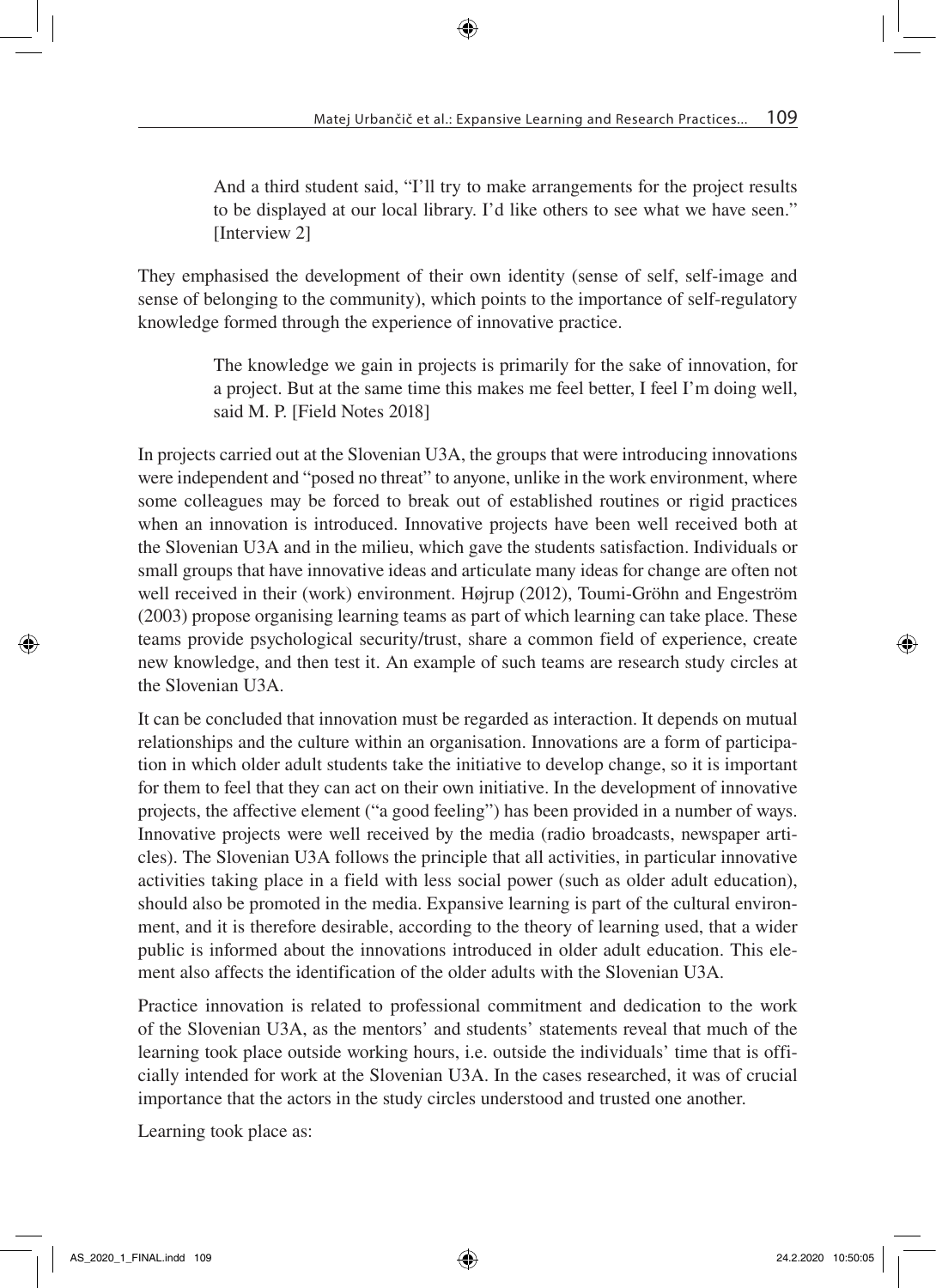- (a) the changing of programmes, which could be understood as the transformation of cultural objects and that of knowledge transfer tools;
- (b) proximal development (the participants reported changes in knowledge (expertise) as well as self-feelings (identity)); all learning took place through doing and was based on agency and reflection;
- (c) new ways of network building (e.g. the content of socialising becomes different, the motives for socialising are related to innovative projects).

## INFLUENCES ON EXPANSIVE LEARNING

The answer to the third research question on what influenced expansive learning in the opinion of the participating actors is provided through the subtopics on the rules and activities within the community. The subtopics include the understanding of older adult education and active ageing, personal motivation and understanding learning as a biographical process. According to older adult students, the following is important for expansive learning:

## *(a) Understanding of older adult education and the associated active ageing and lifelong development*

Older adult students view older adult education as an integral part of their development, including professional development, as noted in the following statements (summarised from the field notes taken during short conversations with the participants):

If you see getting old merely as deteriorating, it's difficult.

I moved to Ljubljana a few years ago, but it's taken me until now that I'm working with you to feel like I'm becoming a local.

When I took visitors around Ljubljana, the atmosphere was really great. You could feel mutual enthusiasm, which confirms that we [older adults, authors' note] can offer something that 'routine guides' can't. [Field Notes 2018]

The conception of identity as something that individuals accept (as a social role) at the beginning of life and then "carry" it with them faded when new understandings of identity as a process emerged. Unless older adult students develop an idea of themselves and their identity as something that develops even in old age, they are not likely to be favourably inclined towards innovative learning.

#### *(b) Personal motivation and personal goals*

To persist in the search of the new requires personal motivation, which older adult students in innovative projects display in different ways. If a learning subject is unable to accept the risk, they will prefer to follow routine when learning and they will want to be told by others about a strategy that has previously proven efficient. When it comes to innovative projects, however, older adults create new knowledge. The second interviewee had the following to say in relation to this: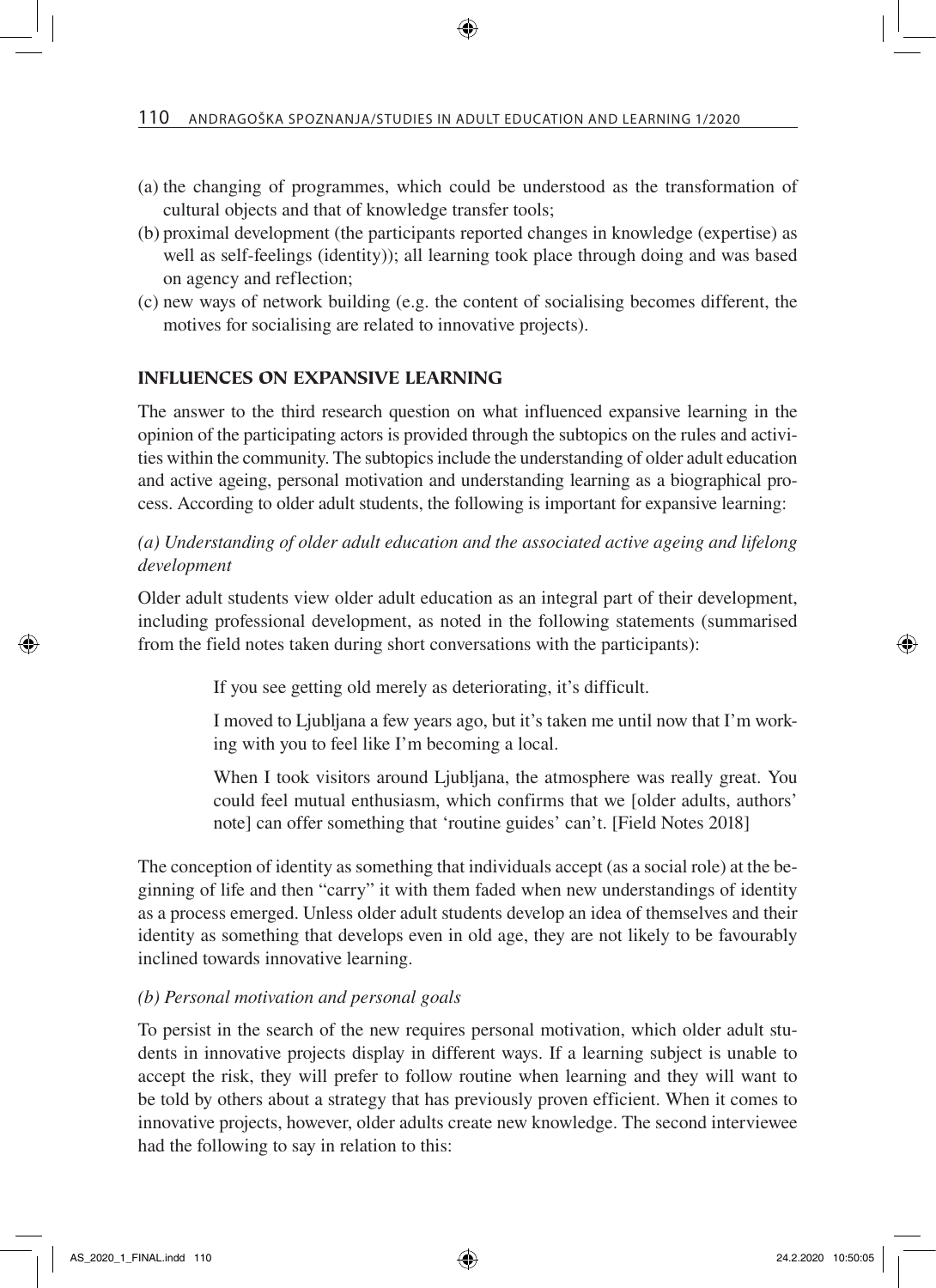We have fun (we can experiment) while doing this, no one can stop us after all, right?

You can make even more use of me in these tasks, a student wrote to his mentor.

I know this topic doesn't quite fit in with the project concept, but I've always been interested in it and would like to work on it. We'll be able to incorporate it somehow, right? [Interview 2]

## *(c) Understanding learning as a biographical process*

An older adult student said:

During my many years working in television, I developed a bit of a feeling for composition and detail. Now I'm trying my hand at photography. When I took the very first photos for our project, I was still using an ordinary camera. When I replaced my old mobile, I chose a new one, a so-called smartphone because it's, among other things, more practical for taking photos and I can always carry it on me. Now I'd like to learn a photo editing programme. [Interview 2]

It's important that you achieve something when everyone else is telling you that there is no point in it, you have retired after all! It's important for you to achieve something in a new community and in a new field. [M. P., Field Notes 2018]

Participants in the projects where expansive learning was studied as part of this research are convinced that learning is a lifelong process and that each of us learn all the time. Another difference lies in whether learning is viewed as an individual process (one is responsible for everything on one's own) or as a social process depending on the sociocultural environment. In the groups involved in the projects, both were observed.

The above elements are part of the activity system structure that influence expansive learning. They make up systems of community rules and practices. The environment in which expansive learning takes place is important. At the Slovenian U3A, innovative projects enjoy the support of the management, which is all about promoting innovation.

Innovative projects involve the activities of acquiring, creating and using knowledge. In the networks of actors (students, mentors, researchers, management), all these activities are intertwined without any role hierarchy.

## CONCLUSION

The theory of expansive learning is an appropriate choice for interpreting learning in development projects carried out at the Slovenian U3A. Learning is reflected at different levels and through different types of knowledge. It has been found that expansive learning in the researched projects was influenced by factors within the environment at the level of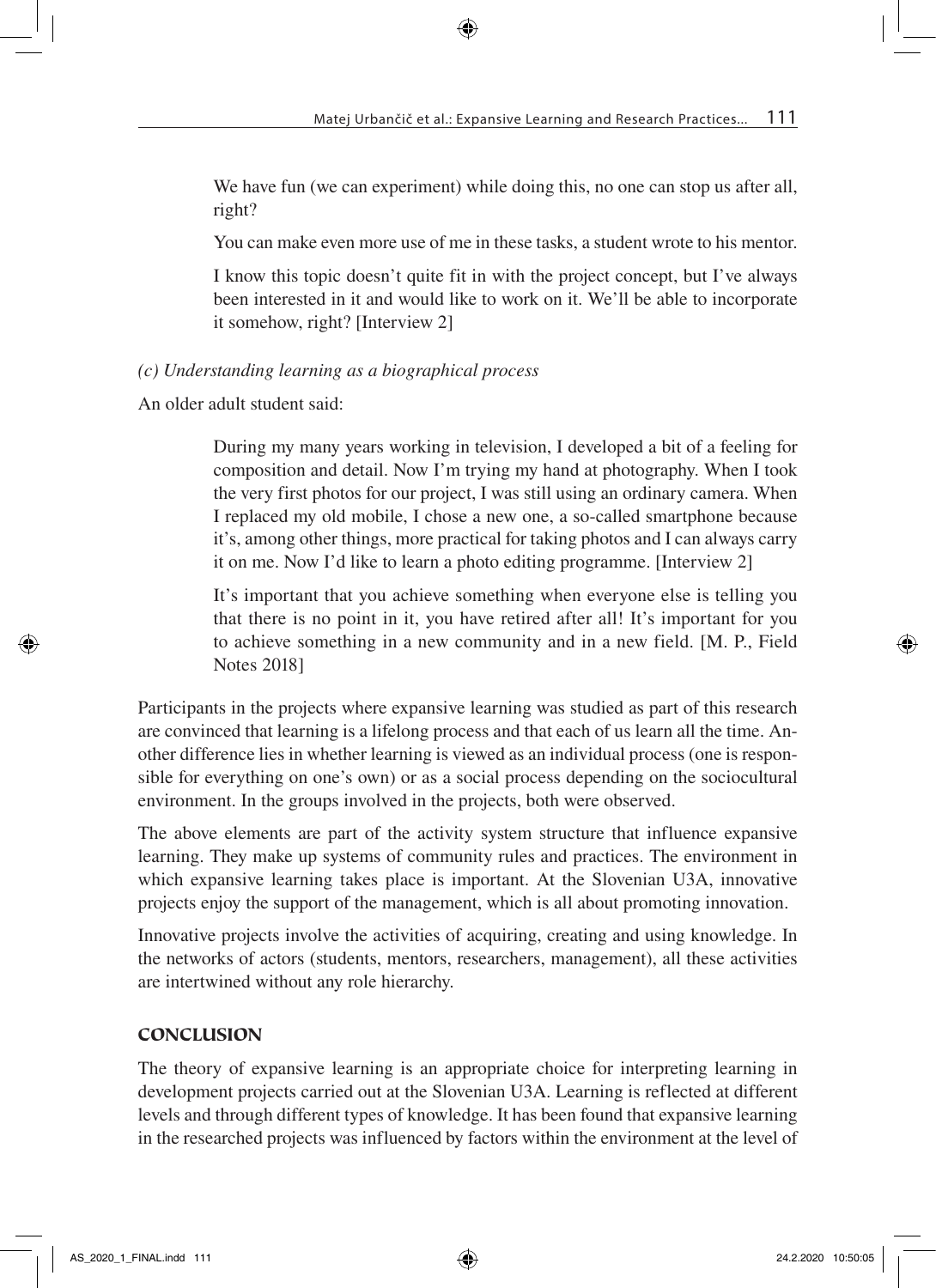individuals (students, mentors, and researchers), the group (study circle) and the organisation (Slovenian U3A).

Project activities, as a social innovation, have influenced the development of a wider community. The collaboration between the Faculty of Arts at University of Ljubljana, and the Slovenian U3A resulted in a study course titled Older Adult Education, which was influenced by all three aforementioned projects. Tours of Ljubljana were set up, round tables were organised and films were made with the aim of raising awareness of migration. Learning in innovative projects, which takes place under the expansive learning scheme, thus introduces important innovations into the environment.

Introducing innovations through expansive learning can be understood as a period of transition during which a number of abilities turn out to be important, i.e. the ability to explore one's own practice and adapt to unpredictable situations, plan one's own work, learn by means of self-guided learning and create new knowledge, with all the actors within the system also acting as knowledge producers. All three projects led to the formation of explicitly coded knowledge (publications in professional and scientific periodicals, undergraduate and master's theses). As pointed out by all research participants, the snowball effect is distinct in expansive learning. It generates new learning: when a project is carried out in a relaxed atmosphere, these results in a wealth of ideas for new projects. Innovative projects have been well received internationally. Expansive learning has led to raising awareness of older adults' opportunities for active ageing through socially engaged education and socially engaged art.

#### **REFERENCES**

- Ardelt, M., & Jacobs, S. (2008). Wisdom, integrity and life-satisfaction in very old age. In M. Cecil Smith, & T. G. DeFrates-Densh (Eds.), *Handbook of Research on Adult Development and learning* (pp.73–759). New York: Routledge.
- Argyris, C., & Schön, D. (1974). *Theory in Practice*. San Francisco: Jossey-Bass.
- Bateson, G. (1972). *Steps to an Ecology of Mind*. Chicago: Chicago University Press.
- Bračun Sova, R., Ličen, N., Findeisen, D., & Kramberger, U. (2015). Personal experience of education for formaly organised older volunteering. *Review of European studies*, *7*(11), 166–174.
- Creswell, J. (2007). *Qualitative Inquiry and Research Design: Choosing among Five Approaches*. London: Sage.

Creswell, J. W., & Poth, C. N. (2017). *Qualitative Inquiry and Research Design*. London: Sage.

- Denzin, N. K., & Lincoln, Y. S. (Eds.). (2011). *The Sage Handbook of Qualitative Research*. Los Angeles: Sage.
- Doutor, C., & Guimarães, P. (2019). Adult Education and Lifelong Learning Policies: An analysis of Greece and Portugal. *Andragoška spoznanja*, *25*(1), 15–31.
- Engeström, Y. (1999). Innovative learning in work teams: Analyzing cycles of knowledge creation in practice. In Y. Engeström, R. Miettinen, & R. L. Punamäki (Eds.), *Perspectives on activity theory* (pp. 377–404). Cambridge: Cambridge University Press.
- Engeström, Y., & Sannino, A. (2010). Studies of expansive learning: Foundations, findings and future challenges. *Educational Research Review*, *5*(1), 1–24.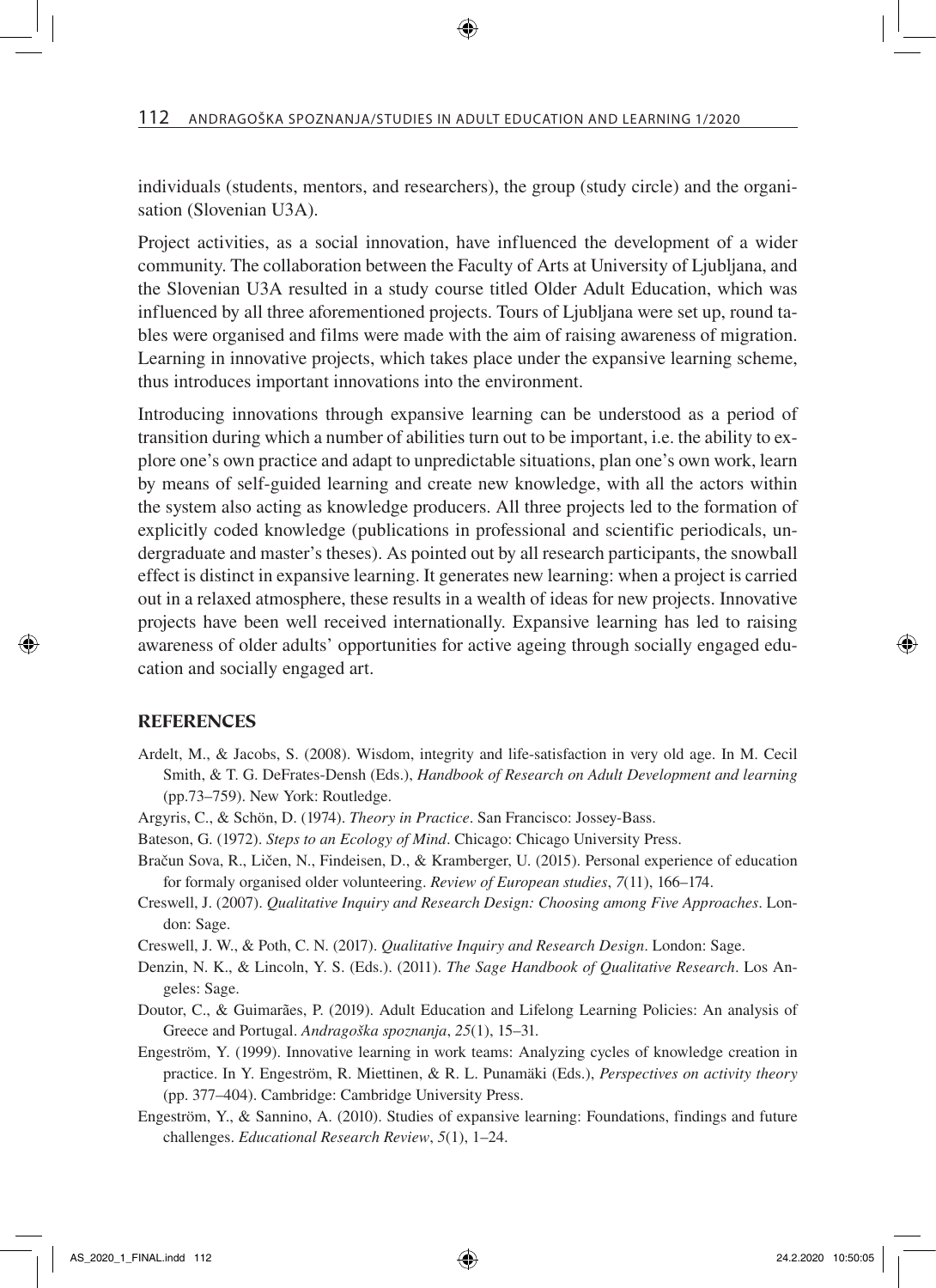- Engeström, Y., Rantavuori, J., & Kerosuo, H. (2013). Expansive Learning in a Library: Actions, Cycles and Deviations from Instructional Intentions. *Vocations and Learning*, *6*(1), 81–106.
- Engeström, Y. (2018). Expansive learning: toward an activity-theoretical reconceptualization. In K. Illeris (Ed.), *Contemporary Theories of Learning* (pp. 46–65). New York: Routledge.
- Eteläpelto, A., Vähäsantanen, K., Hökkä, P., & Paloniemi, S. (2013). What is agency? Conceptualizing professional agency at work. *Educational Research Review*, *10*(2013), 45–65.
- Findeisen, D. (2013). O povezljivosti elementov različnih načinov učenja, metod in znanja. *Andragoška spoznanja*, *19*(4), 90–95.
- Findeisen, D., & Ličen, N. (2017). *Konceptualne smernice za izobraževalce na področju izobraževanja starejših*. Ljubljana: Slovenska univerza za tretje življenjsko obdobje.
- Giatti, L. L. (2019). *Participatory Research in the Post-Normal Age*. Cham: Springer.
- Gherardi, S. (2012). *How to conduct a practice-based study: Problems and methods*. Northampton: Elgar.
- Grbich, C. (2013). *Qualitative Data Analysis*. London: Sage.
- Hackel, M., & Klebl, M. (2014). The Double Path of Expansive Learning in Complex Socio-Technical Change Processes. *Outlines. Critical Practice Studies*, *15*(1), 4–27.
- Hall, K., Murphy, P., & Soler, J. (Eds.). (2008). *Pedagogy and Practice: Culture and Identities*. London: Sage.
- Højrup, S. (2012). Employee-Driven Innovation: A New Phenomenon, Concept and Mode of Innovation. In S. Højrup, M. Bonafous-Boucher, C. Hasse, M. Lotz., & K. Møller (Eds.), *Employee-Driven Innovation: A New Approach* (pp. 3–33). New York: Palgrave Macmillan.
- Ingold, T. (2018). *Anthropology and/as Education*. London: Routledge.
- Keane, W. (2003). Self-Interpretation, Agency, and the objects of Anthropology: Reflections on a Genealogy. *Comparative Studies in Society and History*, *45*(2), 222–248.
- Kirner, K., & Mills, J. (2019). *Doing Ethnographic Research: Activities and Exercises*. Thousand Oaks: Sage Publications.
- Krajnc, A. (2012). Older Adults as a Special Learner Audience. *Andragoška spoznanja*, *18*(3), 25–37.
- Lave, J., & Wenger, E. (1991). *Situated Learning. Legitimate Peripheral Participation*. Cambridge: Cambridge University Press.
- LeCompte, M. D., & Schensul, J. J. (2012). *Analysis & Interpretation of Ethnographic Data*. Lanham: AltaMira Press.
- Leicher, V., Mulder, R., & Bauer, J. (2013). Learning from Errors at Work: A Replication Study in Elder Care Nursing. *Vocations and Learning*, *6*(2), 207–220.
- Marsick, V. J., & Watkins, K. E. (2016). *Informal and Incidental Learning in the Workplace*. New York: Routledge.
- McIntosh, P. (2010). *Action Research and Reflective Practice. Creative and visual methods to facilitate reflection and learning.* London: Routledge.
- McLellan, H. (Ed.). (1996). *Situated Learning Perspectives*. Englewood Cliffs: Educational Technology Publications.
- McNiff, J. (2013). *Action Research: Principles and Practice.* New York: Routledge.
- Merriam, S. B. (1998). *Qualitative Research and Case Study Applications in Education*. San Francisco: Jossey-Bass.
- Moody, H. R. (1986). Late life learning in the information society. In D. A. Peterson, J. E. Thornton, & J. E. Birren (Eds*.*), *Education and Aging* (pp. 122–148). Englewood Cliffs: Prentice Hall.
- Paine, N. (2019). *Workplace Learning*. London: Kogan Page.